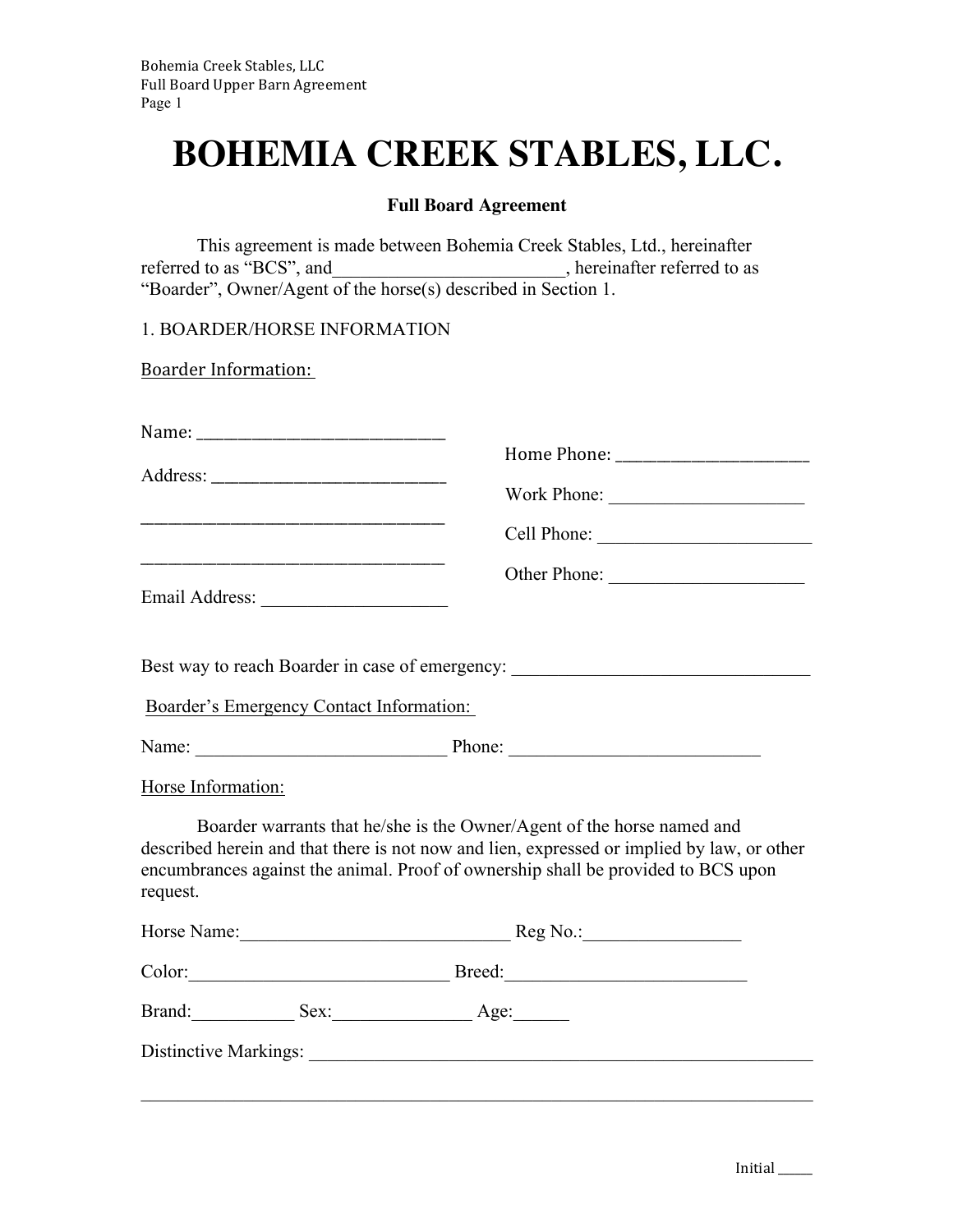Bohemia Creek Stables, LLC Full Board Upper Barn Agreement Page 2

 $\mathcal{L}_\text{max} = \frac{1}{2} \sum_{i=1}^{n} \frac{1}{2} \sum_{i=1}^{n} \frac{1}{2} \sum_{i=1}^{n} \frac{1}{2} \sum_{i=1}^{n} \frac{1}{2} \sum_{i=1}^{n} \frac{1}{2} \sum_{i=1}^{n} \frac{1}{2} \sum_{i=1}^{n} \frac{1}{2} \sum_{i=1}^{n} \frac{1}{2} \sum_{i=1}^{n} \frac{1}{2} \sum_{i=1}^{n} \frac{1}{2} \sum_{i=1}^{n} \frac{1}{2} \sum_{i=1}^{n} \frac{1$ 

| Special Instructions: |                  |  |  |  |
|-----------------------|------------------|--|--|--|
| Veterinarian:         | Phone:           |  |  |  |
| Farrier:              | Phone:           |  |  |  |
| Insurance Carrier:    | Phone:           |  |  |  |
| Police No.:           | Expiration Date: |  |  |  |
| Coverage:             | Value of Horse:  |  |  |  |

In the event of colic or serious injury or illness, said horse IS / IS NOT a surgical candidate (circle one). Boarder pre-approves and hereby guarantees payment for surgical procedures that cost \$\_\_\_\_\_\_\_\_\_\_\_\_\_\_\_\_\_or less.

Should BCS feel that medical treatment is needed for the aforementioned horse and BCS is unable to contact Boarder within a reasonable amount of time, which time shall be judged and determined solely by BCS, BCS is then hereby authorized to secure emergency veterinary care and/or blacksmith care, and by any licensed providers of such care who are selected by BCS, as BCS determines is required for the health and well-being of said horse. The cost of such care secured shall be due and payable within thirty (30) days from the date Boarder receives notice thereof.

If this Agreement provides the herein described boarding services for more than one horse, the same information in the same format, as provided in Section 1, shall be set in writing and attached hereto as Exhibit "A", which is hereby incorporated in full by reference.

2. INOCULATIONS AND TESTS: Boarder avers that the aforementioned horse has not been exposed to any contagious or infectious diseases for two weeks prior to boarding. Further, Boarder warrants that said horse has the following inoculations and tests:

| Equine Infectious Anemia | <b>Strangles</b>     |
|--------------------------|----------------------|
| (Coggins) Negative       | Tetanus (optional)   |
| Flu/Influenza            | West Nile (optional) |
| <b>EWV</b> Encephalitis  | Botulism (optional)  |
| Rhinopneuminitis         |                      |
| Rabies                   |                      |

Proof of the above shall be furnished to BCS prior to moving aforementioned horse on to the premises. Boarder shall provide BCS with updated inoculation records whenever new records are acquired.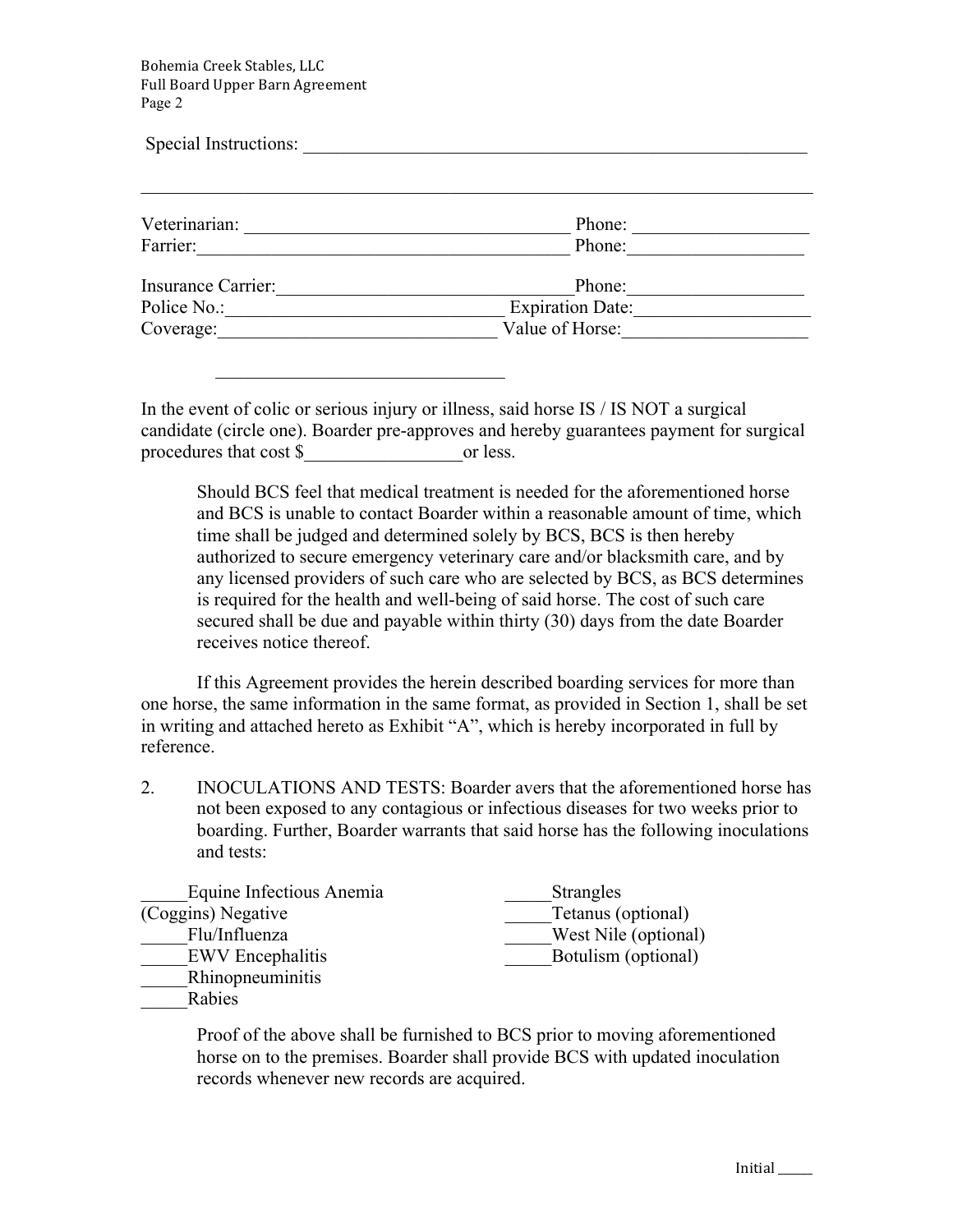- 3. STANDARD OF CARE: Pursuant to Maryland State Law, Article 27, Section 59, BCS agrees to provide normal and reasonable care to maintain the health and well-being of said horse.
- 4. CARE AND FEEDING: Provided as follows and the discretion of BCS: Grain and hay currently utilized by BCS or as provided by Boarder, daily turn-out (weather permitting and in a paddock determined by BCS with the input of the Boarder). Blanketing will be done as per management's choice. All materials including, but not limited to, hay, grain and additional services above those outlined herein (e.g. Individual turnout or items indicated in the List of Additional Services) that are requested or given by Boarder and are in addition to what is provided and considered reasonable by BCS, will be considered as an extra charge and will be billed to the Boarder each month in accordance with the List of Additional Services that is in effect at the time.
- 5. OTHER CARE:

Deworming: BCS agrees to implement a deworming program, consistent with recognized standards, all at the Boarders expense.

Farrier Care: At the Boarder's expense, BCS will arrange for the farrier care for said horse if the Boarder has requested it of if the horse is in need of farrier care for the welfare of the horse as determined by BCS.

Veterinary Care: BCS has the right in its sole discretion at the expense of the Boarder to provide reasonable veterinarian care, if BCS or its agents reasonably believe that said horse is in need of emergency veterinary care and/or general health care.

Boarder is obligated to pay the expenses of the above-referenced services in accordance with the List of Additional Services effective as of the time the service was performed. Such bill shall be paid within thirty (30) days from the date it is submitted to Boarder.

- 6. FEES: In consideration of \$20.00 per horse per day (\$600.00 per month) paid by Boarder in advance for the first month and within 7 days of invoicing by BCS. BCS agrees to board said horse beginning 20 on a month-tomonth basis. Partial month shall be paid on a pro-rata basis based on the number of days boarded in a standard 30 day month.
- 7. EXPENSES: The FULL BOARD fee of \$20.00 per horse per day includes an assigned stall as determined by BCS, feed, hay, daily turn-out (weather permitting). All other expenses such as but not necessarily limited to, those items denoted in the List of Additional Services are the responsibility of the Boarder. These expenses will be itemized on the Boarder's bill. The boarder shall bear all costs incidental to the purposes of this agreement, including, but not limited to, veterinary and farrier costs, entry fees, transporting, training, lessons, special equipment, etc.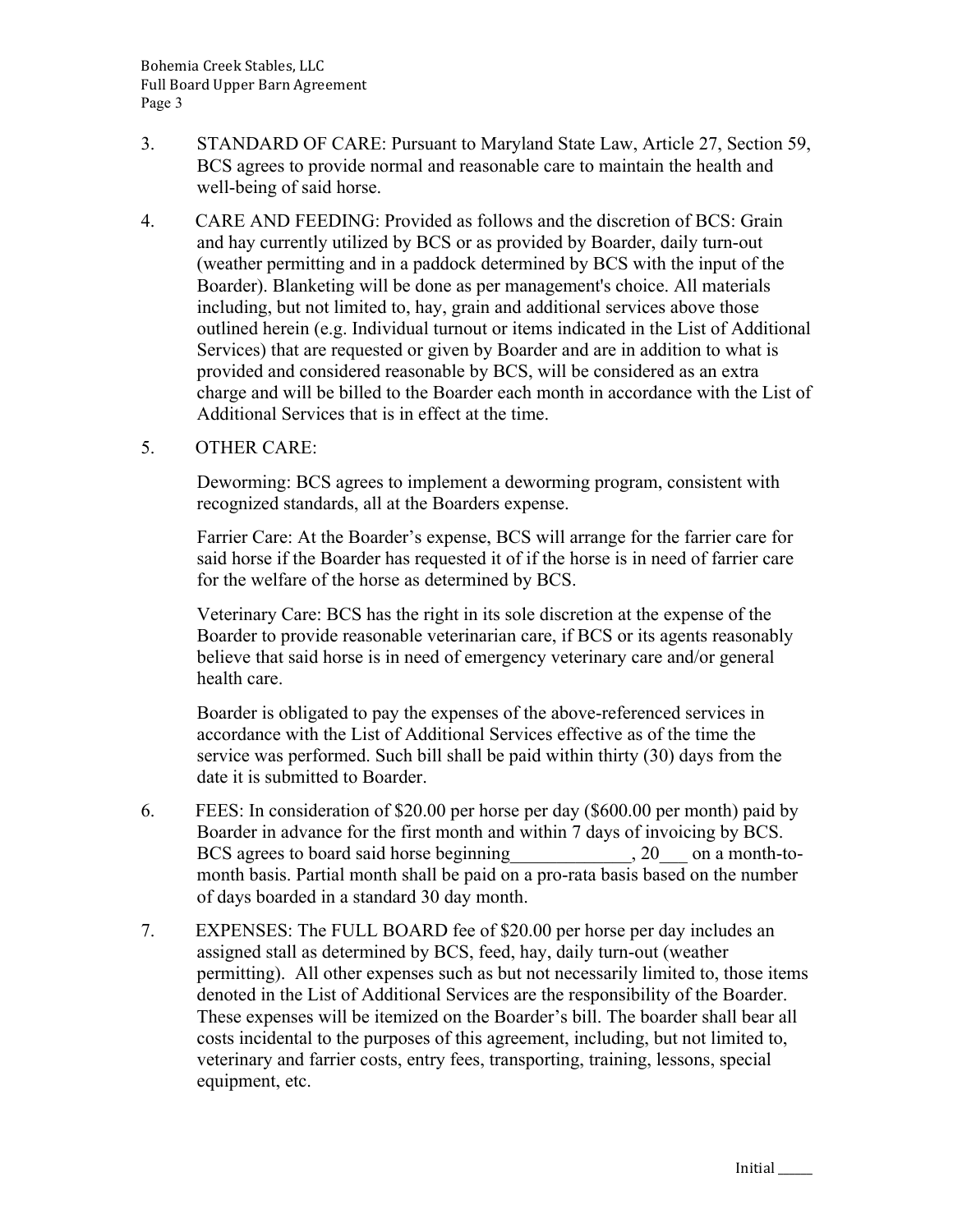- 8. RIGHT TO LIEN: Boarder agrees that BCS has and may assert and exercise its right of lien against horse and property for amount due, including late fees, and shall enforce lien and sell said horse for amount due in accordance with Maryland Code of Commercial Law 16-401 and 16-70.
- 9. LOSSES: BCS is not responsible for any loss of horses, tack, and/or equipment kept by the Boarder upon BCS' premises due to accident, illness, fire, theft, natural disaster, or negligence of the Boarder. This includes, but is not limited to, any personal injury or disability the horse may receive while on BCS' premises.
- 10. REMOVAL OF BOARDERS HORSE: BCS has the right to request Boarder to immediately remove its horse from BCS; premises, if in BCS' reasonable judgement, either Boarder or Boarder's horse presents a danger to other horses located at the stable and/or patron of BCS, or if, in BCS' reasonable judgment, Boarder or his/her horse is unsuitable for BCS' business. In the event that BCS requests that Boarder remove his/her horse from BCS' premises, Boarder shall immediately remove horse and shall forfeit the balance of the boarding fee of the month during which such removal occurs.
- 11. HOLD HARMLESS: Boarder agrees to hold BCS harmless from any claim resulting from damage or injury caused by said horse, Boarder and/or his/her guests and invitees, and agrees to pay legal fees incurred by BCS in defense of a claim resulting from damage by same.
- 12. BCS RULES: Boarder hereby acknowledges receipt and understanding of the Rules set forth in BCS' "Farm Policies", which are incorporated by reference in full, as if fully set forth herein. BCS may revise these Rules at any time and Boarder agrees and revision shall have the same force and effect as current rules.
- 13. TERMINATION: Boarder may remove his/her horse only after thirty (30) days WRITTEN notice is given to BCS. If Boarder fails to give WRITTEN notice of his/her intent to remove the horse from BCS, Boarder forfeits one-half month's board. No oral notice will be accepted. Should Boarder have an unpaid balance, Boarder may not remove the horse or his/her personal property from the premises until all balances have been paid or a written and binding agreement has been made setting forth a payment schedule.
- 14. REMOVAL OF BOARDER'S PROPERTY: Boarder agrees to remove all personal belongings from BCS's Premises within fifteen (15) days of termination of this agreement, provided Boarder does not have an unpaid balance. After thirty (30) days, BCS will consider said belongings abandoned and has the right to dispose of, sell, or charge for storage for same, regardless of value.
- 15. FAILURE TO MAKE PAYMENT: In the event Boarder fails to make timely payments and is thirty (30) days past the invoice due date, a late fee of \$25.00 per month will be assessed until the bill is paid in full. Boarder is responsible for costs of collection, including but not limited to, reasonable attorney's fees.